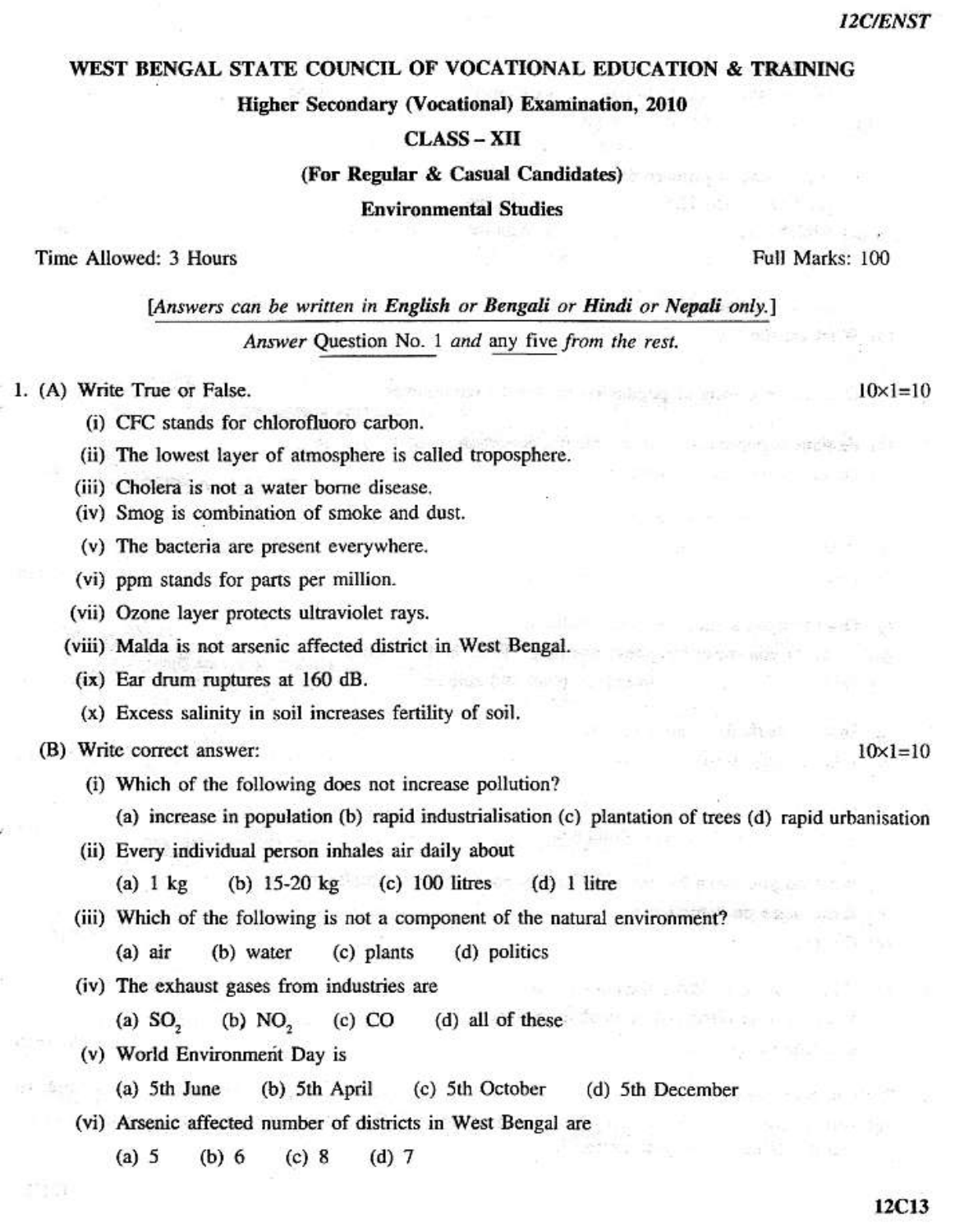|     | (vii) Pathogens in water may cause                                                                                                            |                   |
|-----|-----------------------------------------------------------------------------------------------------------------------------------------------|-------------------|
|     | (c) dysentry<br>(d) all of these<br>(a) typhoid (b) cholera                                                                                   |                   |
|     | (viii) Which one is green house gas?                                                                                                          |                   |
|     | (d) hydrogen<br>(c) methane<br>(b) oxygen<br>(a) nitrogen                                                                                     |                   |
|     | (ix) Which one is primary pollutant?                                                                                                          |                   |
|     | $(d)$ Hg<br>$(b)$ H <sub>2</sub> S<br>$(c)$ $O3$<br>(a) CO                                                                                    |                   |
|     | (x) Which one is most responsible for making 'ozone-hole'?                                                                                    |                   |
|     | (d) $NO2$<br>(c) NO<br>$(b)$ SO <sub>2</sub><br>$(a)$ CFC                                                                                     |                   |
| 2.  | (a) Define air pollution.                                                                                                                     |                   |
|     | (b) What are the causes of air pollution?                                                                                                     |                   |
|     | (c) Write notes on green house effect.                                                                                                        |                   |
|     | (d) Discuss the effects of population growth on environment.                                                                                  | $2+3+5+6=16$      |
|     |                                                                                                                                               |                   |
| 3.  | (a) Explain importance of environmental education.                                                                                            | $8+8=16$          |
|     | (b) Describle recycling of resources.                                                                                                         |                   |
| 4.  | (a) What is waste water? What are the sources of waste water?                                                                                 |                   |
|     | (b) Write about biological pollutants of water.                                                                                               |                   |
|     | (c) Describe natural recovery process of water bodies.                                                                                        | $5+5+6=16$        |
| 5.  | (a) Discuss main sources of noise pollution.                                                                                                  |                   |
|     | (b) What do you mean by global warming? What is the reason?                                                                                   |                   |
|     | (c) Write interaction of environment, plant and animal.                                                                                       | $6+5+5=16$        |
| 6.  | (a) Discuss methods of air pollution control.                                                                                                 |                   |
|     | (b) What is soil? Define soil pollution. Write the sources of soil pollution.                                                                 | $8 + 8 = 16$      |
| 7.  | (a) Discuss conservation of minerals.                                                                                                         |                   |
|     | (b) Write the control of noise pollution.                                                                                                     | $8 + 8 = 16$      |
| 8.  | (a) What do you mean by energy? Classify energy with examples.                                                                                |                   |
|     | (b) Write notes on natural gas.                                                                                                               |                   |
|     | (c) Discuss carbon-cycle.                                                                                                                     | $5+5+6=16$        |
| 9.  | (a) What is bio-gas? Write the constituents of bio-gas.                                                                                       |                   |
|     | (b) Write adverse effects of particulate matters.                                                                                             |                   |
|     | (c) Describe surface water.                                                                                                                   | $2+3+5+6=16$      |
| 10. | Write in short (any four):                                                                                                                    | $4 \times 4 = 16$ |
|     | (a) Atomic energy, (b) Pond ecosystem, (c) Acid rain, (d) Food chain in ecosystem, (e) Sources of Pb<br>and its effects, (f) Keyoto protocol. |                   |
|     |                                                                                                                                               |                   |

澎

 $12C13$ 

 $(2)$ 

 $\gamma_{\vec{a}}$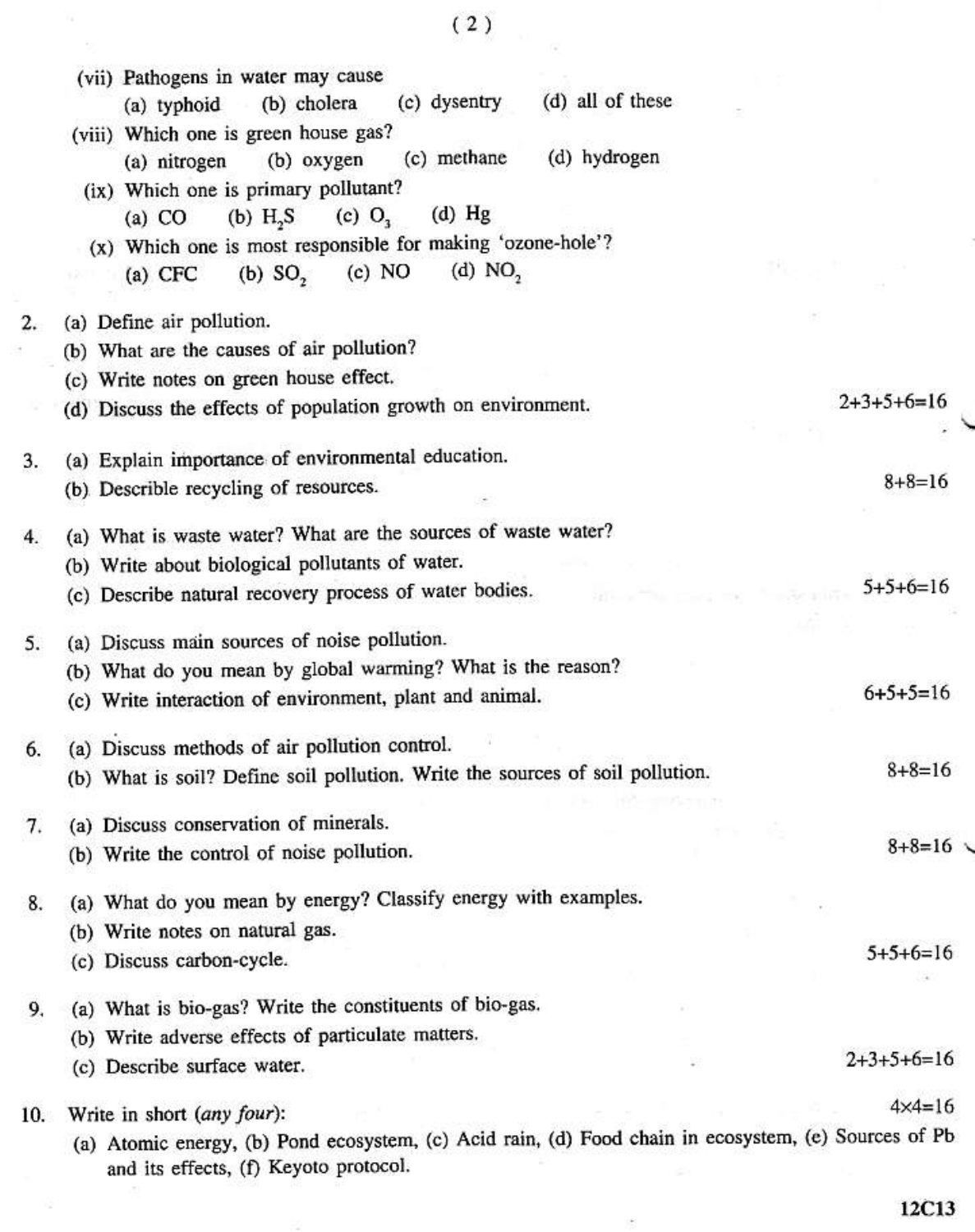## $(3)$

## [Bengali Version]

[বাংলা অথবা ইংরাজী অথবা হিন্দী অথবা নেপালীতে উত্তর লেখা যাবে।]

প্রথম প্রশ্নটির উত্তর দেওয়া আবশ্যিক।

পরবর্তী প্রশ্নগুলোর মধ্যে থেকে যে কোন পাঁচটি প্রশ্নের উত্তর দাও।

১। (ক) সত্যি না মিথ্যা লেখঃ

- (i) CFC হল ক্লোরোফ্লরো কার্বন।
- (ii) বায়ুমণ্ডলের সর্বনিম্ন স্তরকে বলা হয় ট্রোপোস্ফিয়ার।
- (iii) কলেরা জল বাহিত রোগ নয়।
- (iv) ধোঁয়াসা হল ধোঁয়া আর ধলোর মিশ্রণ।
- (v) ব্যাকটেরিয়া সমস্ত জায়গায় অবস্থান করে।
- (vi) ppm বলতে বোঝায় পার্টস পার মিলিয়ন।
- (vii) ওজোন স্তর UV-রশ্মি থেকে রক্ষা করে।
- (viii) পশ্চিমবঙ্গে মালদা আর্সেনিক আক্রান্ত জেলা নয়।
	- $(ix)$  160 dB-তে কানের পর্দা ফেটে যায়।
	- (x) মাটিতে অতিরিক্ত লবণ মাটির উর্বরতা বৃদ্ধি করে।
- (খ) সঠিক উত্তর লেখ ঃ
	- (i) কোন্টি দূষণ বৃদ্ধি করে না?
	- (ক) জনসংখ্যা বৃদ্ধি (খ) শিল্পায়ন (গ) বৃক্ষ রোপণ (ঘ) নগরায়ন
	- (ii) প্রতিটি মানুষ দিনে বায়ু গ্রহণ করে প্রায়
		- (ক) I কিগ্ৰা  $(1)$  100 লিটার (খ) 15-20 কিগ্ৰা (ঘ)  $1$  লিটার
	- (iii) কোন্টি প্রাকৃতিক পরিবেশের উপাদান নয়?
		- (ক) বায়ু (খ) জল (গ) উদ্ভিদ (ঘ) রাজনীতি
	- (iv) শিল্প-কারখানা থেকে পরিত্যক্ত গ্যাসগুলি হল
		- (ক) SO,  $(3) NO, (5) CO$ (ঘ) সবগুলি
	- (v) বিশ্ব পরিবেশ দিবস হল
		- (খ) 5ই এপ্ৰিল (ক) 5ই জুন (গ) 5ই অক্টোবর (ঘ) 5ই ডিসেম্বর
	- (vi) পশ্চিমবঙ্গে আর্সেনিক আক্রান্ত জেলাগুলির সংখ্যা হল
		- $(\overline{\Phi})$  5  $(3)$  6  $(51)$  8  $(\mathbf{F})$  7
	- (vii) জলে প্যাথজেনের উপস্থিতির কারণে হয়
		- (ক) টাইফয়েড (খ) কলেরা (গ) আমাশয় (ঘ) সবগুলি

 $50x5=50$ 

 $30x3=50$